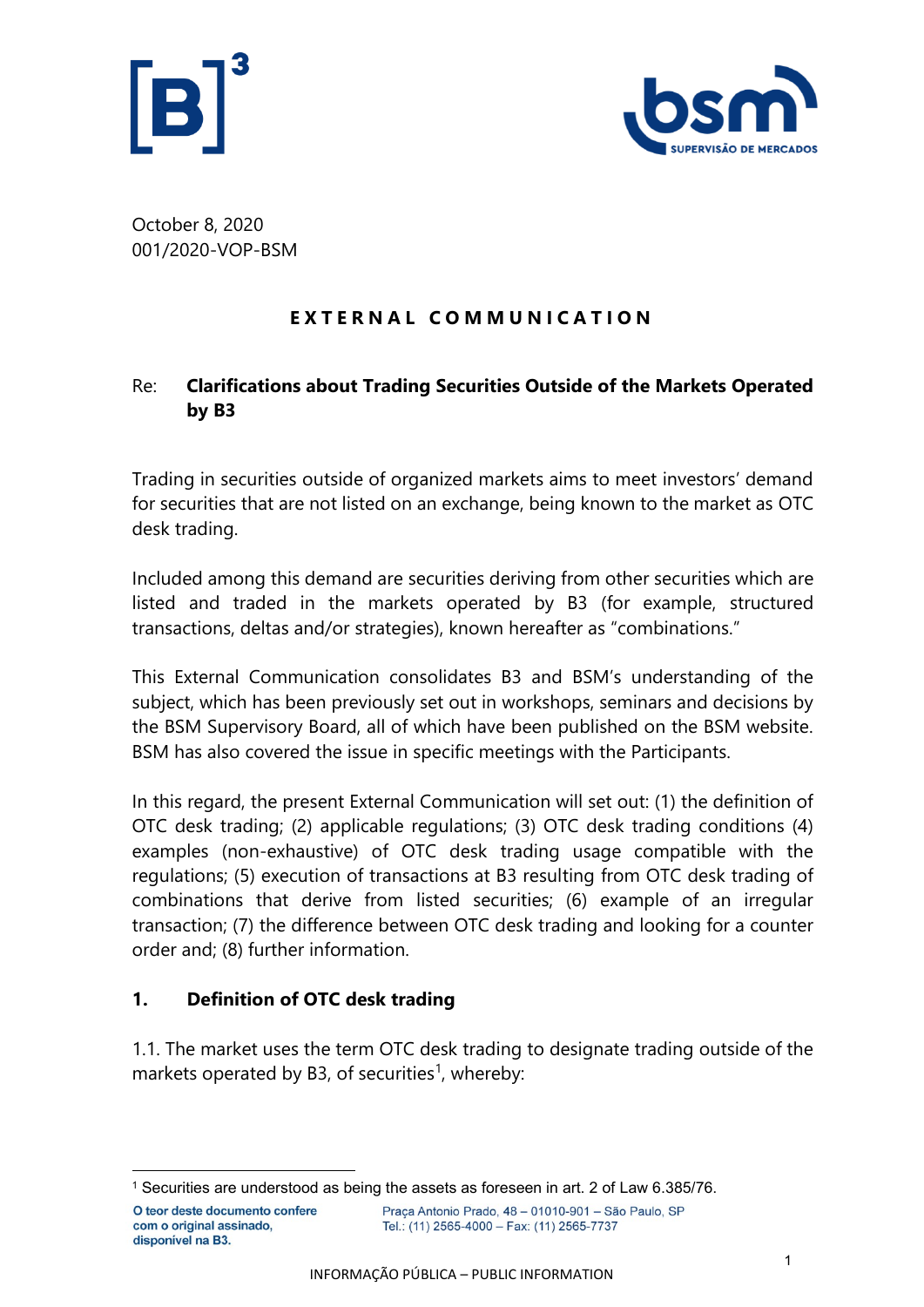



a) intermediaries participate through their proprietary account or on behalf of clients and/or investors and, cumulatively,

b) there is competitive interaction between buy and sell orders to define the quantity and price of a security.

## **2. Applicable regulations**

2.1. Securities accepted for trading on  $B3's^2$  organized markets are those traded through buy and sell orders entered into the trading system operated by B3, hereafter named "listed securities".

2.2. Combinations that derive from two or more listed securities are also considered to be listed securities, if these combinations are available for trading in the markets operated by B3. In this case, the trading of these securities also occurs through buy and sell orders entered to the trading systems operated by B3.

2.3. There are securities, derived or not from listed securities, that are not available for trading in the markets operated by B3. In this case the buy and sell orders can be OTC desk traded, performing an important role of granting liquidity for trading in securities that are not listed on B3 and thus being complementary and an accessory to trading in the markets operated by B3.

2.4. On the other hand, listed securities, that is, those traded via buy and sell orders entered to the systems operated by B3, cannot be OTC desk traded, according to article 59 of CVM instruction 461/07, which establishes that "Trading [is prohibited] outside the organized market of securities admitted therein(…)".

2.5. Table 1 below outlines the situations in which securities may be traded or not in OTC desk trading:

<sup>2</sup> According to article 57, paragraph 1 of CVM Instruction 461/07, securities accepted for trading on the organized exchange markets of B3 are understood as being registered by CVM and accepted for trading in B3's organized markets, as set forth in the Regulamento para Listagem de Emissores e Admissão à Negociação de Valores Mobiliários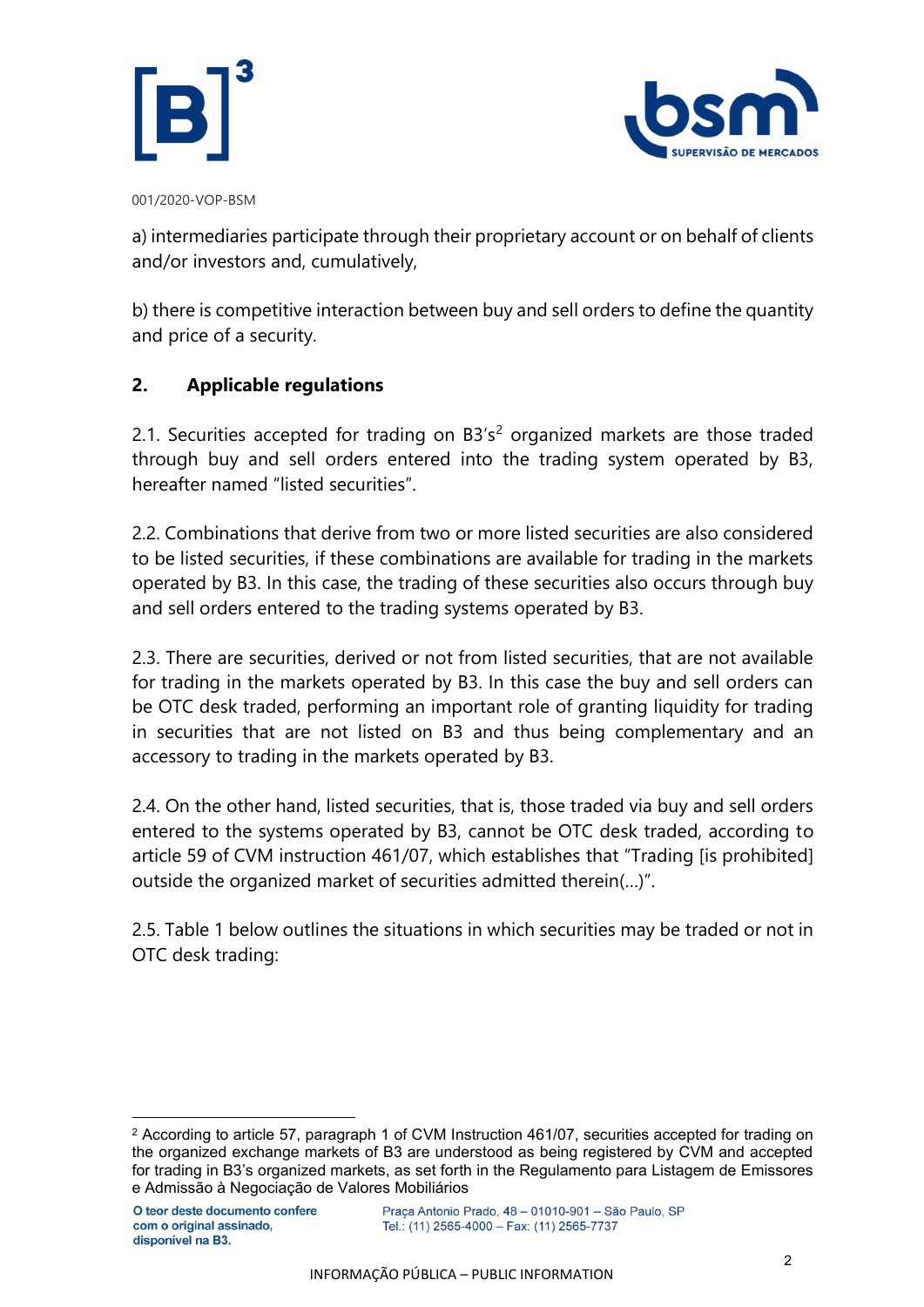



## **Table 1 – Outline of situations subject, or not, to OTC desk trading**

| <b>Assets</b>                                                                                                                                                          | <b>OTC desk trading possibility</b> |  |  |
|------------------------------------------------------------------------------------------------------------------------------------------------------------------------|-------------------------------------|--|--|
| Security listed for trading on B3                                                                                                                                      | <b>Cannot</b> be OTC desk traded    |  |  |
| Security <b>not</b> listed for trading on B3                                                                                                                           | Can be OTC desk traded              |  |  |
| Combination of listed securities and this<br>combination is listed for trading on B3                                                                                   | <b>Cannot</b> be OTC desk traded    |  |  |
| Combination of listed securities and this<br>combination is <b>not</b> listed for trading on<br>B <sub>3</sub>                                                         | Can be OTC desk traded              |  |  |
| Combination comprised of a security   Can be OTC desk traded<br>listed for trading on B3 and a security<br><b>not</b> listed for trading on B3, or<br>government bonds |                                     |  |  |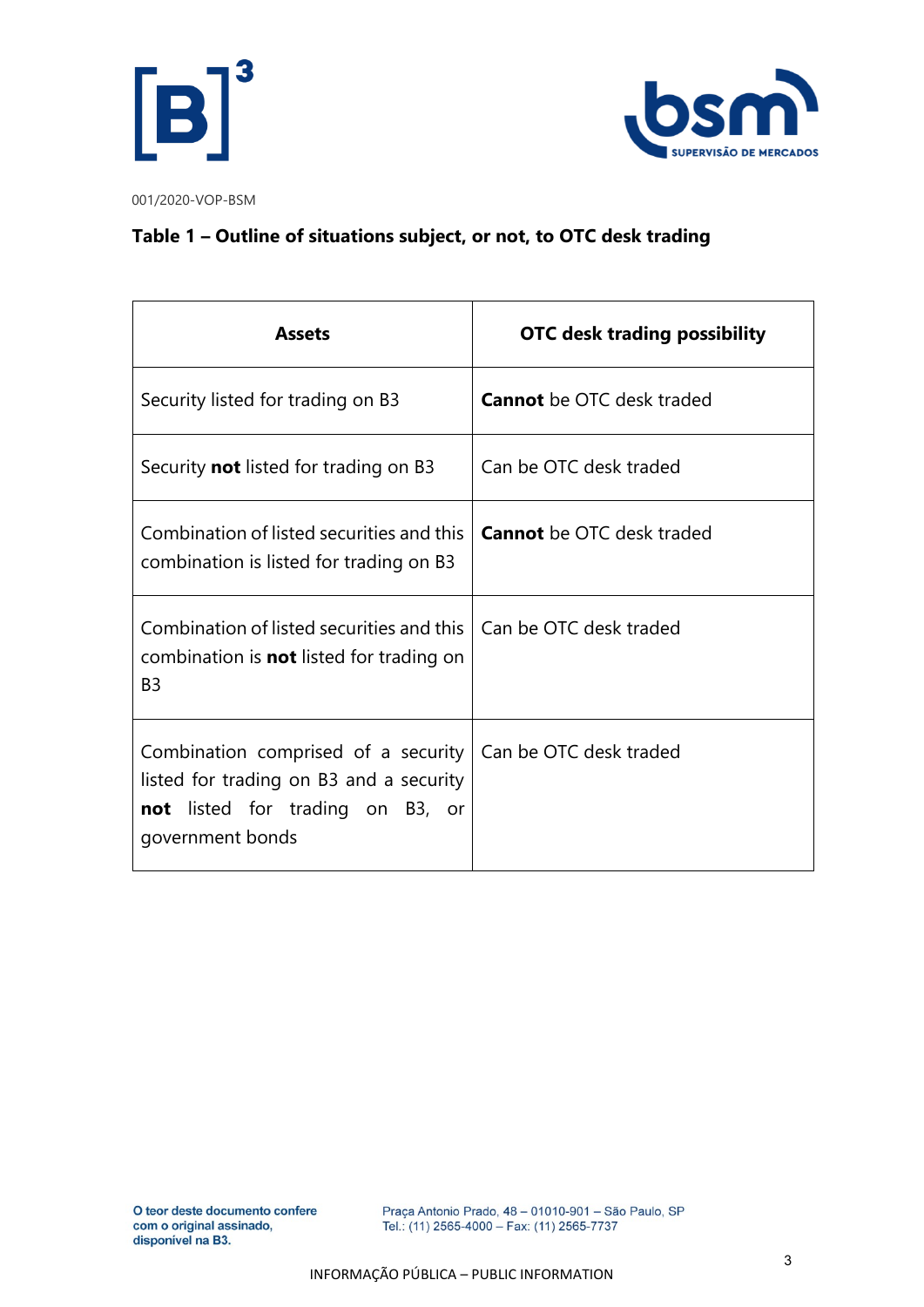



2.6. Please note that art. 20,  $III^3$  and art. 32,  $I^4$  of CVM Instruction 505/11 assign to the intermediary responsibility for informing its clients about the regular practice of securities trading, as described in Table 1.

### **3. OTC desk trading conditions**

3.1. OTC desk trading is allowed in unlisted securities, including combinations of listed securities unavailable for trading in the B3 systems, as described in Table 1.

3.2. The brokers that take part in OTC desk trading must comply with the rules of CVM Instruction 505/11, in particular those regarding recording orders, treatment of conflicts of interests and meeting best execution conditions.

## **4. Examples (not exhaustive) of OTC desk trading usage compatible with the regulations**

4.1. Based on the understandings contained in items 2.1, 2.2 and 2.3, the following combinations exemplify regular OTC desk trading usage:

a) Yield curve: One-Day Interbank Deposit Futures Contract (DI1), Futures Contract Referencing the Average Rate for One-Day Repurchase Agreements (OC1), ID x US Dollar Spread Futures Contract (DDI), U.S. Dollar Spread Futures Contract Referencing One-Day Repurchase Agreements (DCO). Excepting the combinations provided by B3 with FRA on ID x US Dollar Spread (FRC), Forward Rate Agreement on One**-**Day Repurchase Agreements x US Dollar Spread (FRO), Forward Rate Volatility Structured Transaction (VF1 to VF9) and Interbank Deposit Spot Rate Volatility (VID) Structured Transactions, which cannot be traded off of B3;

<sup>&</sup>lt;sup>3</sup> "Art. 20. The broker must establish rules, procedures and internal controls on the execution of orders in order to: (….) III – ensure that customers are informed about the different markets where the securities specified in the order can be negotiated."

<sup>4</sup> "Art. 32. The broker must: I – Ensure the integrity and regulate the operation of the market, including the selection of customers and the requirement of collateral;"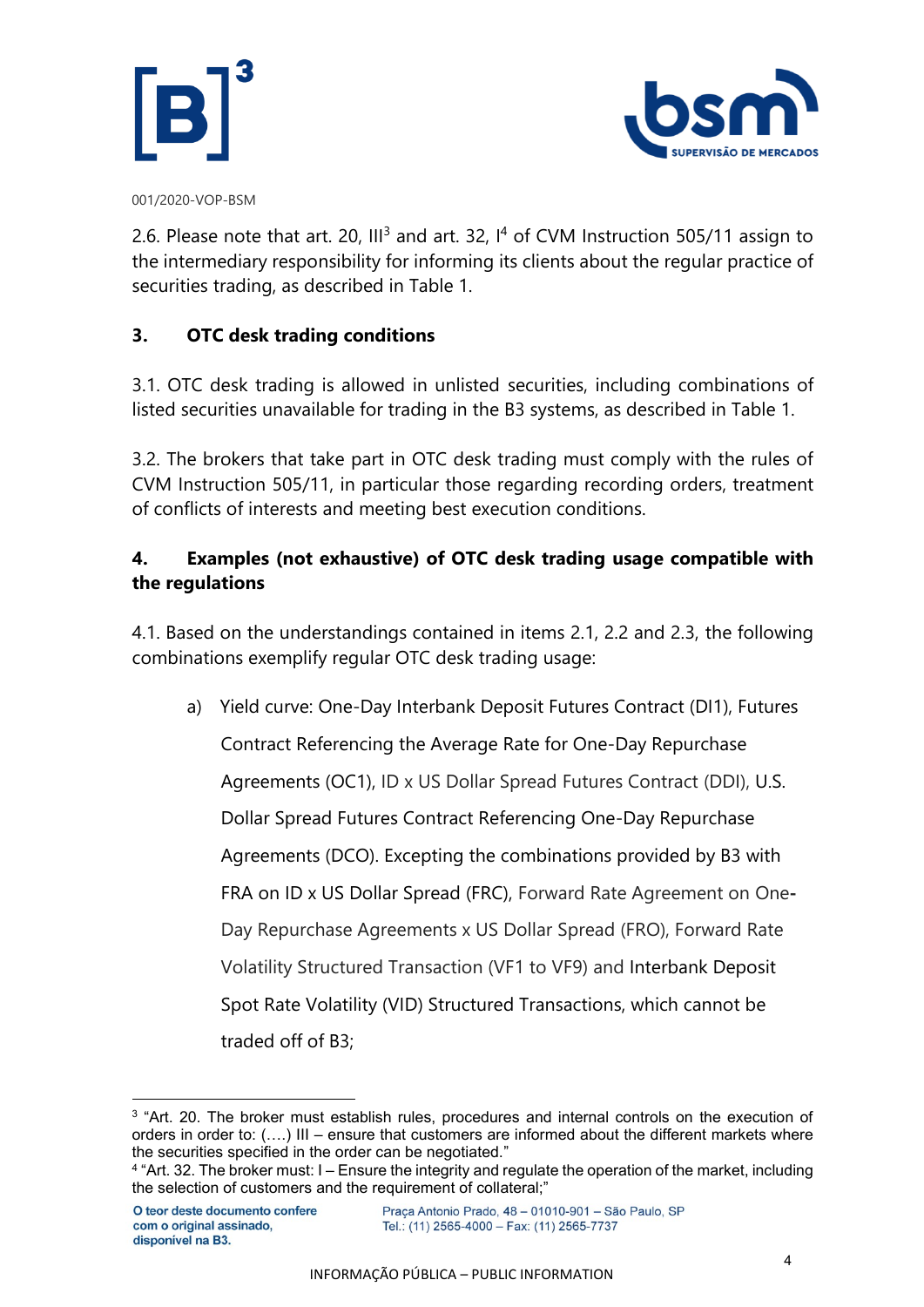



- b) Ibovespa and IBrX-50 volatility curve: combinations between the cash portfolio of the BOVESPA Index (Ibovespa), Ibovespa Futures Contract (IND) and Options on Ibovespa; or combinations between the cash portfolio, Brazil Index 50 Futures Contract (BRI) and Options on Brazil Index 50 (IBrX-50), always with a minimum combination of two contracts;
- c) Transactions with U.S. Dollar: minimum combination of two contracts between spot U.S. Dollar and U.S. Dollar Futures Contract (DOL) or Currency Futures (in USD or BRL) and the U.S. Dollar Futures Contract (DOL). Except for Forward Points on US Dollar Futures (FRP) and US Dollar Volatility Transaction (VTC);
- d) Strategies comprised of listed options: specific combinations of listed options, such as bull spread, bear spread, long butterfly, short butterfly and strangle;
- e) Transactions with interest-linked government bonds: combination of government bond with a One-Day Interbank Deposit Futures Contract.

4.2. Pursuant to the above explanations, all securities or combinations made available for trading in the B3 system, as of the publication of this External Communication, cannot be OTC desk traded.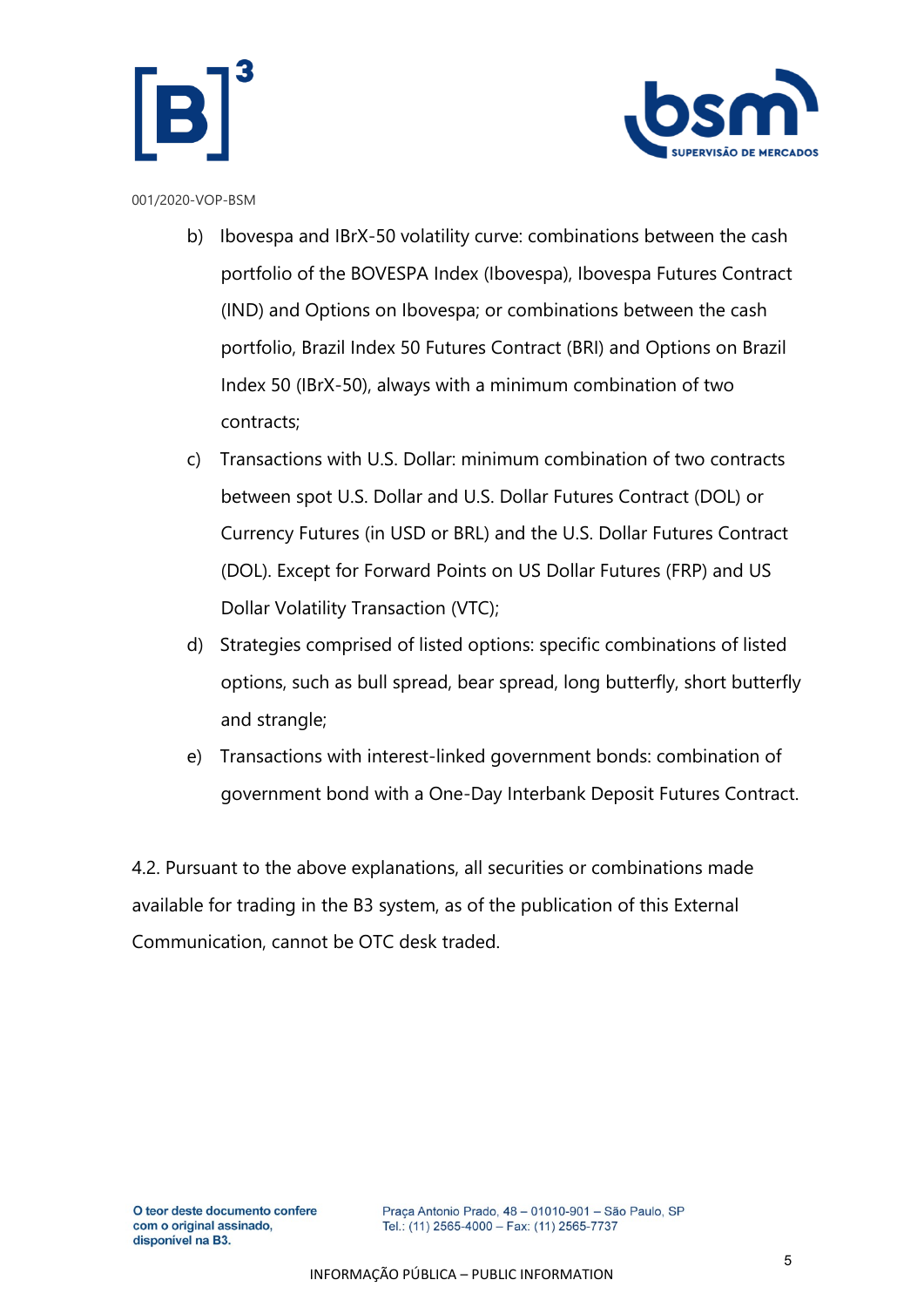



# **5. Execution of transactions at B3 resulting from OTC desk trading of combinations that derive from listed securities**

5.1. In OTC desk trading, combinations trading takes place through designating the price and quantity of the combination and not through the price and quantity of the listed securities that are components of the combination, hereafter named "legs".

5.2. Based on the definition of the price and quantity of the combination in OTC desk trading, the trader will execute the legs in the organized market, complying with the market conditions and price tunnel rules at B3.

5.3. As the trading price of the combination in OTC desk trading may be different to the sum of the strike prices of the combination's legs in B3's organized market, it is important that brokers alert their clients to the fact that OTC desk trading of the price and quantity of the combination does not guarantee execution of the legs on B3 at prices and quantities which, in total, reach the prices and quantities of the combination in OTC desk trading.

5.4. In this case, the Participant must comply with the organized market's trading rules and not execute trades that entail the creation of artificial conditions of supply, demand or price of securities, pursuant to CVM Instruction 8/79, subparagraphs I and II, item (a).

5.5. An example is shown below of order entry and execution of a trade, performed in OTC desk trading, in the B3 trading systems to affect the prices of listed securities, resulting from combination trading during OTC desk trading.

Praça Antonio Prado, 48 - 01010-901 - São Paulo, SP Tel.: (11) 2565-4000 - Fax: (11) 2565-7737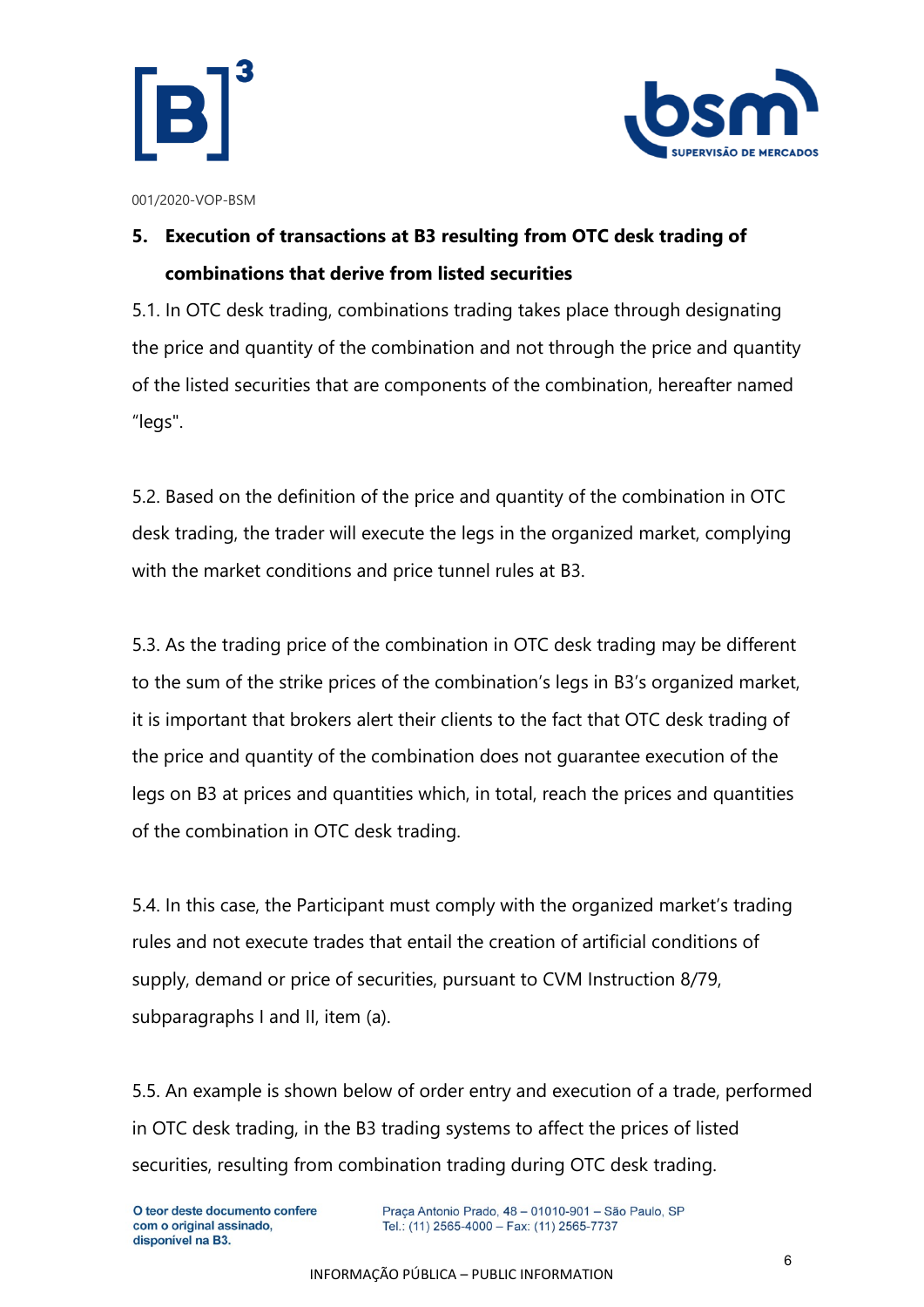



**6. Example of an irregular transaction**

6.1. The following is an example of trading an unlisted combination, derived from listed securities. Therefore, trading of the combination is allowed in OTC desk trading.

6.2. Trading the combination in OTC desk trading generated prices and legs that were different to the permitted prices for cross orders in the market operated by B3 (outside of the spread), according to B3's operating rules.

6.3. Upon execution at B3 of the cross order of the combination's price, the sum of the prices of the combination traded in OTC desk trading did not correspond to the market price of the combination's legs, in this example making its trading unviable as transactions must respect all of B3's trading rules.

6.4. The irregularity, in this case, consists of money passes in the exchange market operated by B3 (a fictitious exchange trade to transfer resources among parties) to obtain the OTC desk trading price, which was incompatible with the price of the leg traded in the exchange market operated by B3.

6.5. In this way, the price of executing the legs on B3's market, added to the value transferred in the money pass, corresponds to the price defined in the OTC desk trading. And as referred to above, the prices of the combination's legs in OTC desk trading were not tradable in the markets operated by B3, as they were incompatible with B3's trading rules.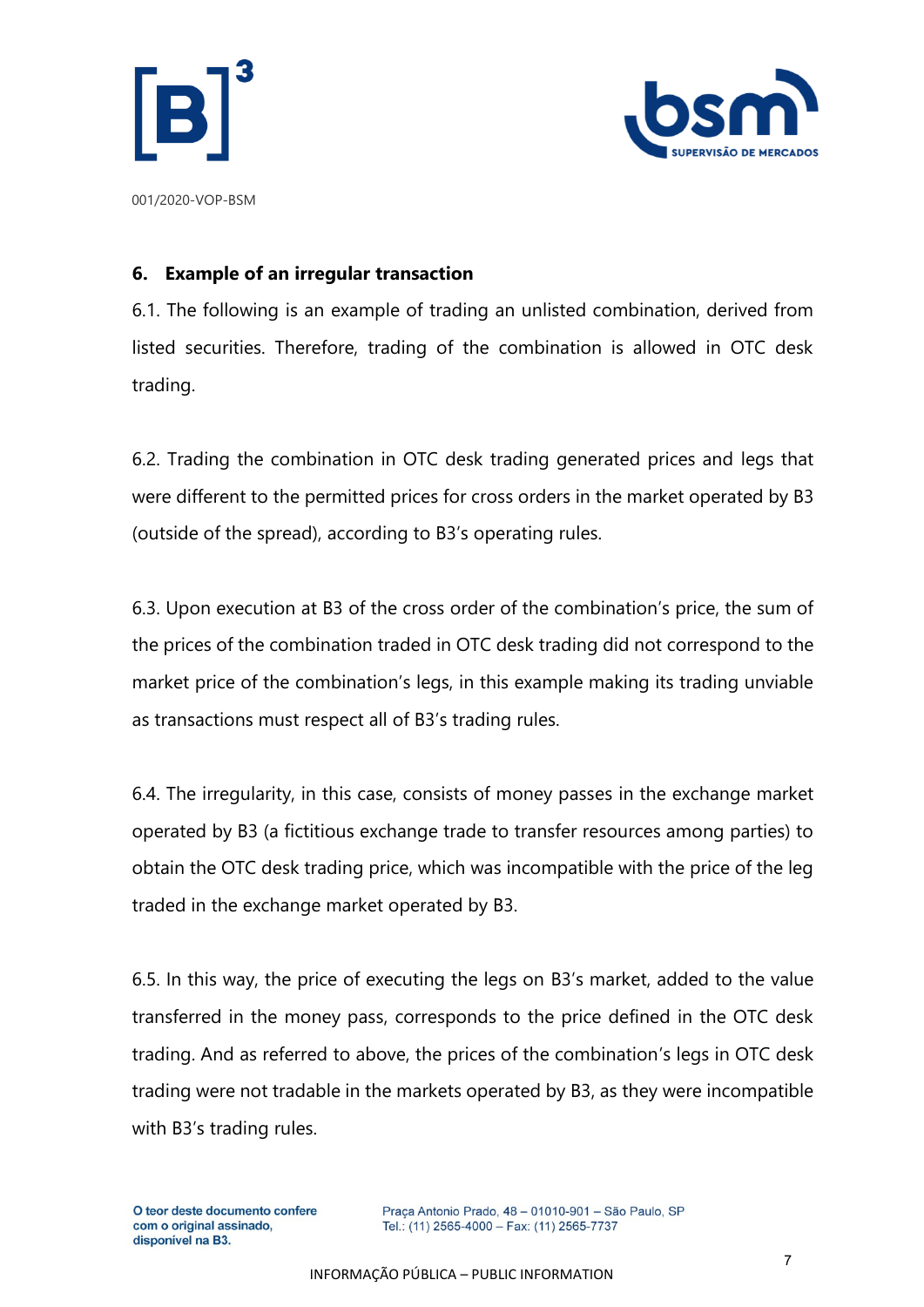



6.6. Tables 2 and 3 represent an unlisted combination, derived from listed security values, traded in OTC desk trading between Client A and Client B.

| <b>Strategy</b> | <b>Client</b> | Side | Put<br>option | Call<br>option | <b>Total of</b><br><b>Premiums</b><br>$(R$)$ (a) | Quantity<br>(b) | Financial (R\$)<br>$(a \times b \times 50)$ |
|-----------------|---------------|------|---------------|----------------|--------------------------------------------------|-----------------|---------------------------------------------|
| Straddle 1      | Client A      | S    | DOLZGF5       | DOLZG95        | 102.00                                           | 300             | 1,530,000                                   |
|                 | Client B      | В    |               |                |                                                  |                 | $-1,530,000$                                |
| Straddle 2      | Client A      | S    | DOLZG87       | DOLZGD7        | 95.00                                            | 300             | 1,425,000                                   |
|                 | Client B      | BA   |               |                |                                                  |                 | $-1,425,000$                                |
|                 |               |      |               |                | <b>Financial</b>                                 | <b>Client A</b> | 2,955,000                                   |
|                 |               |      |               |                | <b>Total</b>                                     | <b>Client B</b> | $-2,955,000$                                |

## **Table 2 – Example of a strategy<sup>5</sup> in OTC desk trading**

Source: B3

6.7. Upon execution of the trade in the organized market, the sum of available prices of the combination's legs did not reflect the price of the combination traded in OTC desk trading.

6.8. In this case, the Participant executed the legs in accordance with the prices available in the organized market, as set out in Table 3 below:

<sup>5</sup> Option premium: in Brazilian Reals per USD1,000, each option refers to a US Dollar-Brazilian Reals exchange rate, whose size is USD50,000.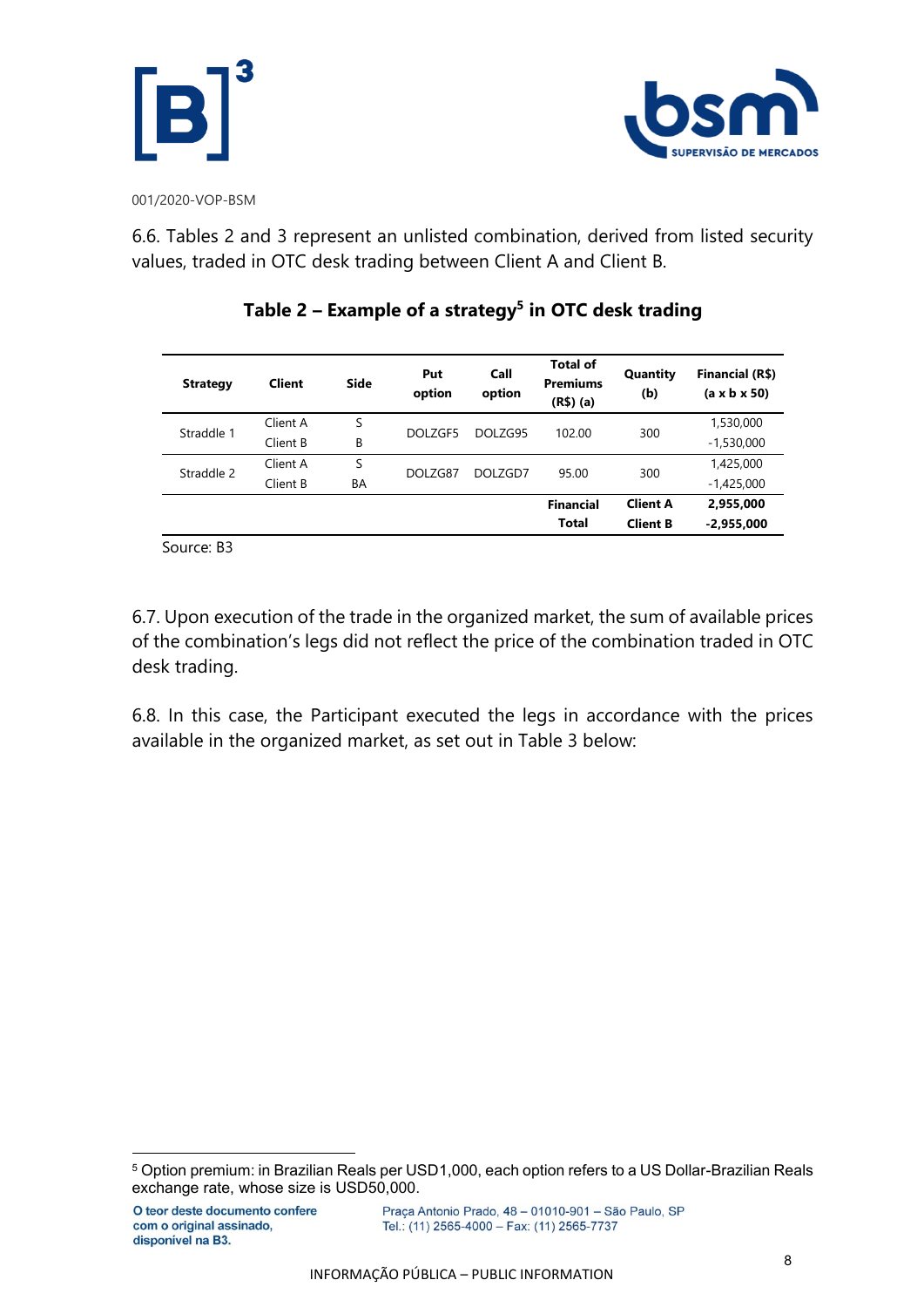



| <b>Strategy</b> | <b>Client</b>            | Side    | Put<br>option | Call<br>option    | <b>Total of</b><br>the<br><b>Premiums</b><br>$(R$)$ (a) | Quantity<br>(b) | Financial (R\$)<br>$(a \times b \times 50)$ |
|-----------------|--------------------------|---------|---------------|-------------------|---------------------------------------------------------|-----------------|---------------------------------------------|
| Straddle 1      | Client A                 | S       | DOLZGF5       | DOLZG95<br>111.00 |                                                         | 300             | 1,665,000                                   |
|                 | Client B                 | B       |               |                   |                                                         | $-1,665,000$    |                                             |
| Straddle 2      | S<br>Client A<br>DOLZG87 | DOLZGD7 | 100,00        | 300               | 1,500,000                                               |                 |                                             |
|                 | Client B                 | B       |               |                   |                                                         |                 | $-1,500,000$                                |
|                 |                          |         |               |                   | <b>Financial</b>                                        | <b>Client A</b> | 3,165,000                                   |
|                 |                          |         |               |                   | <b>Total</b>                                            | <b>Client B</b> | $-3,165,000$                                |

### **Table 3 – Example of a strategy in organized market trading**

Source: B3

6.9. As a result of execution of a transaction in an organized market at a different price to that traded in OTC desk trading, Tables 2 and 3 show a financial difference of BRL 210,000.00, demonstrated in Table 4.

## **Table 4 – Example of fictitious transactions to compensate a financial difference of BRL R\$210,000.00**

| Price<br>Otd.                 |               | <b>Buyer</b>    | <b>Seller</b>     |                      |                   |
|-------------------------------|---------------|-----------------|-------------------|----------------------|-------------------|
|                               | <b>Client</b> |                 | <b>Settlement</b> | Client               | <b>Settlement</b> |
| 1.050                         | 2,555.00      | A               | 614,775.00        | В                    | $-614,775.00$     |
| 1.050                         | 2,551.00      | В               | 824,775.00        | A                    | $-824,775.00$     |
|                               |               |                 |                   | Client A -210.000.00 |                   |
| <b>Financial compensation</b> |               | <b>Client B</b> | 210,000.00        |                      |                   |

Source: B3

6.10. The Participant executed a day trade to compensate the difference of BRL 210,000.00, which was characterized as execution of a fictitious transaction on the organized market, as set out in Table 4.

6.11. Therefore, in the example given, the Participant performed an irregularity when executing a fictitious transaction to compensate the financial difference resulting from the execution of a transaction in the organized market at a different price to that in OTC desk trading.